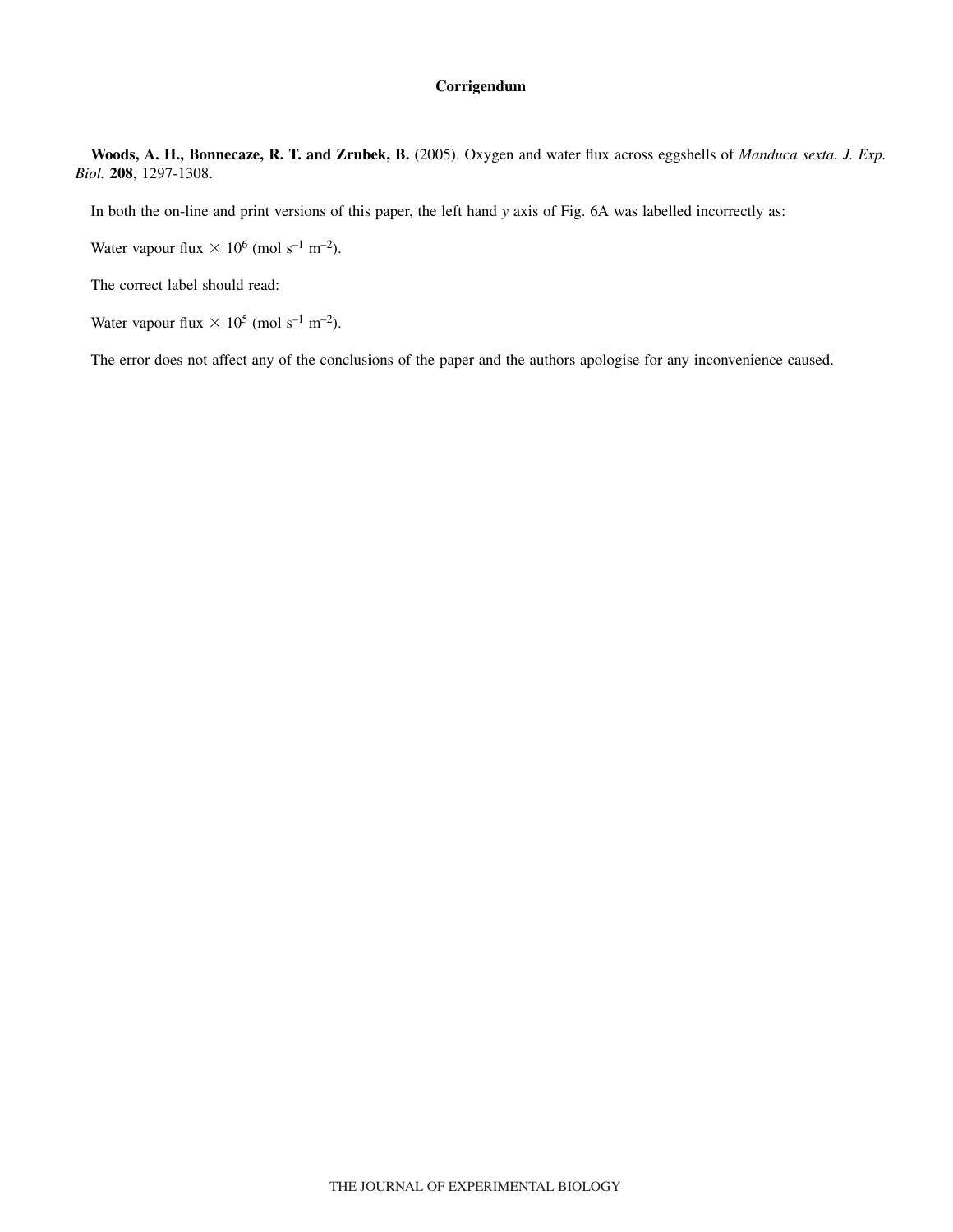# **Oxygen and water flux across eggshells of** *Manduca sexta*

H. Arthur Woods<sup>1,\*</sup>, Roger T. Bonnecaze<sup>2</sup> and Brandy Zrubek<sup>1</sup>

<sup>1</sup> Section of Integrative Biology, The University of Texas at Austin, Austin, TX 78712, USA and 2 *Department of Chemical Engineering, The University of Texas at Austin, Austin, TX 78712, USA* \*Author for correspondence (e-mail: art.woods@mail.utexas.edu)

*Accepted 28 January 2005*

#### **Summary**

**Insect eggs must obtain oxygen across the eggshell to support embryonic development. Because eggs are small, obtaining enough oxygen would seem trivial. Recent work, however, has shown that eggs of a moth,** *Manduca sexta***, are oxygen limited at high but realistic temperatures** (32–37 $\degree$ C) and that  $P_{O_2}$  drops steeply across the eggshell. **Here we use theoretical and experimental approaches to partition the total resistance to oxygen flux among several steps in the oxygen cascade from environment to embryo. Standard mass-transfer analysis suggests that boundary layers of air around eggs, and around substrates to which they are attached, offer negligible resistance. Likewise, a mathematical model, parameterized using published and newly obtained morphological data, predicts that air-filled parts of the chorion also do not resist oxygen flux. This prediction was confirmed by experiments that measured rates of carbon dioxide emission from batches of eggs subjected simultaneously to hypoxia and inert gas substitution: depression of metabolic rate by hypoxia was not rescued when the diffusion coefficient of oxygen in air**

**was doubled by substituting helium for nitrogen. The model did predict, however, that a set of subchoral layers (a crystalline chorionic layer, a wax layer and the vitelline membrane) could account for most or all of the total resistance to oxygen flux. Support for this prediction was obtained from two sequential experiments. First, eggs extracted with chloroform:methanol had highly elevated rates of water loss, suggesting that indeed eggs of** *M. sexta* **are waterproofed by wax. Second, rates of water loss and carbon dioxide emission from batches of eggs, measured from laying to hatching, changed in parallel over development. These data suggest that a single layer, likely a wax layer or a combination of wax and other subchoral layers, provides the main resistance to water efflux and oxygen influx.** 

Key words: eggshell, oxygen, water, tradeoff, inert gas substitution, chorion, wax, crystalline chorionic layer, oxygen limitation, mathematical model, moth, *Manduca sexta.*

#### **Introduction**

At oviposition, eggs of most insects contain all the materials and energy necessary for embryonic development, with the exception of oxygen. Obtaining oxygen would seem trivial; insect eggs are small and oxygen should diffuse rapidly from one point to another (Schmidt-Nielsen, 1984). Moreover, the literature on avian eggs would seem to support such a conclusion. Bird embryos also obtain oxygen by diffusion across an eggshell (Wangensteen and Rahn, 1970/1971). However, avian egg masses range from about 9 kg in the extinct *Aepyornus* down to 200–300 mg in some hummingbirds (Rahn and Ar, 1974), whereas insect eggs range from around 10 mg down to tens of  $\mu$ g (Hinton, 1981). Insect eggs therefore support much smaller volumes of metabolizing tissues with much higher surface-to-volume ratios; oxygen delivery should be easy.

Recently, Woods and Hill (2004) showed for eggs of a sphingid moth, *Manduca sexta*, that this is not so. Eggs developed more slowly in even moderate hypoxia  $(P<sub>O2</sub>)$ 9–15 kPa) and did not survive extended exposure to  $P_{O<sub>2</sub>}$ 

 $\langle 9 \text{ kPa.}$  Egg metabolic rates, measured as  $\text{CO}_2$  emission, were depressed by hypoxia and stimulated by hyperoxia and the effect of  $P_{Q_2}$  was stronger at higher temperatures. The work presented here asks: what is the identity and structure of the layer(s) resisting oxygen flux between environment and embryo? *A priori*, we suspect that the main resistance is associated with one or more layers of the eggshell, as these were the location of the steepest *P*<sub>O2</sub> gradient (Woods and Hill, 2004). To evaluate possible answers in a formal framework, we develop here a mathematical model of gas flux between embryo and environment. The model contains a series of resistances, each corresponding to one or more eggshell layers. With additional theory and a set of data on egg morphology and physiology, we derive quantitative estimates of the resistances – finding that most of it can be localized to one or a few layers beneath the chorion. The same layers also resist outward flux of water vapour, suggesting that these layers are the physical locus of an oxygen–water tradeoff.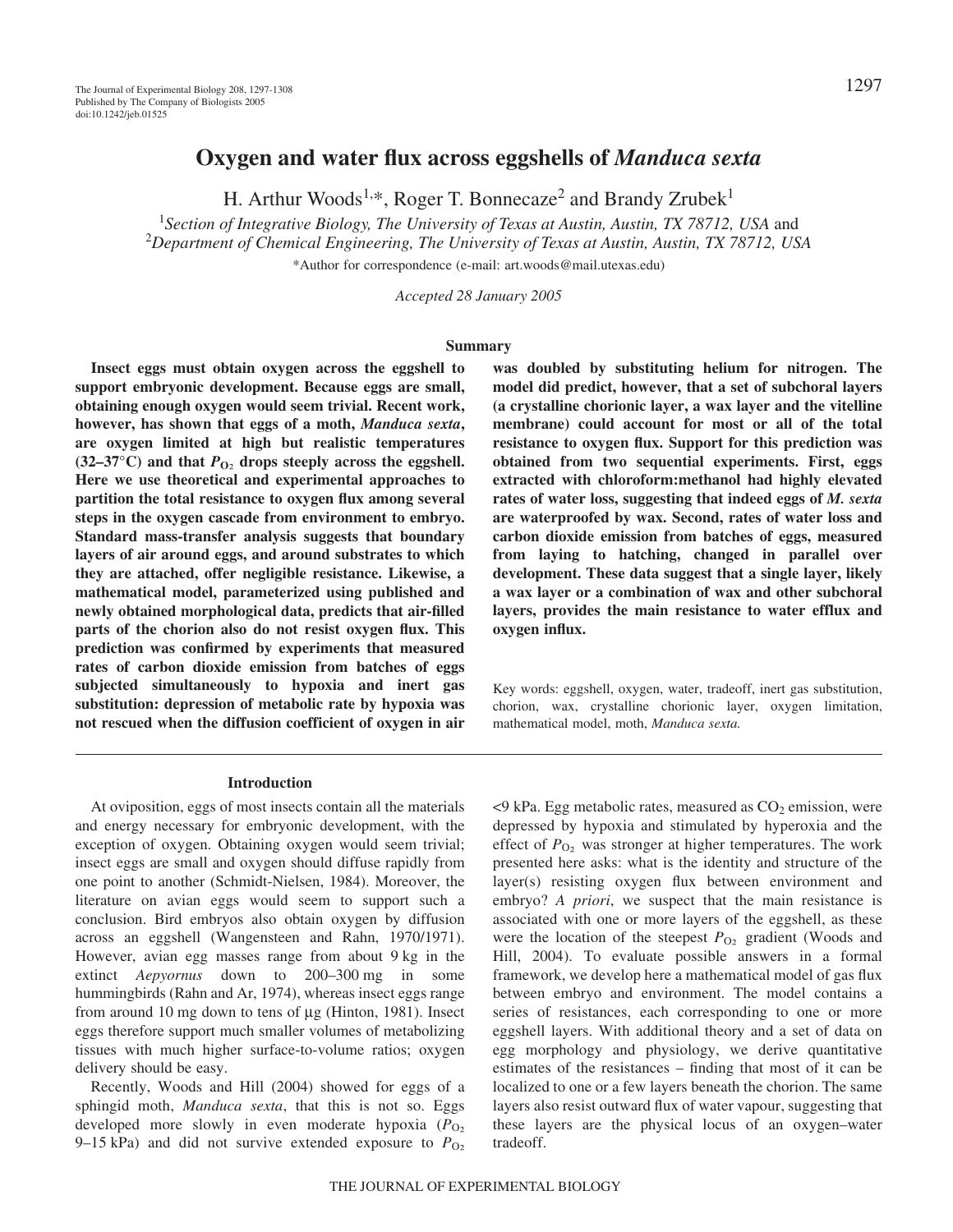## *Structure of insect eggs*

The model focuses on eggshell layers common to most insect orders (Hinton, 1981; Margaritis, 1985), but with particular reference to eggs of Diptera (Margaritis et al., 1980) and Lepidoptera (Fehrenbach et al., 1987; Fehrenbach, 1995) and additional information specific to *M. sexta* (Dorn et al., 1987; Lamer and Dorn, 2001). One could, in such a model, include explicit terms describing each distinct eggshell layer – but there are too many (Fig. 1A) with poorly known properties. Our approach, therefore, is to collapse sets of layers into a few 'functional layers.' We do not model plastron respiration, but such a layer could easily be added following the work of Thorpe and Crisp (1947).

The outermost layer relevant to gas exchange is the boundary layer of air around the egg. The thickness of this layer depends on wind speed around the egg and on its oviposition substrate (e.g. leaf, stem, soil). We model mass transfer of oxygen through this layer with standard equations.

The outermost component of the eggshell itself is the chorion (Fig. 1A), which is composed primarily of protein. Chorion thickness varies among species from thin  $\left($ <1  $\mu$ m in *Drosophila*) to very thick (>40 µm in some saturniid moths;



Margaritis, 1985). In *M. sexta*, the chorion is 7–8  $\mu$ m thick (Orfanidou et al., 1992). Chorions of most species are penetrated by aeropyles: air-filled, hydrofuge tubes of radii  $\sim$ 1 µm, which are conduits for gases diffusing between embryo and environment (Hinton, 1981). At the base of the chorion, the aeropyles open into a thin trabecular layer (TL; Fig.  $1A$ ) – so-called because it is an interconnected series of vaulted chambers. This layer is thin (often  $< 0.5 \mu m$  thick) and airfilled, and it extends over most or all of the surface area of the egg. Both chorion and trabecular layer are deposited by maternal follicular cells.

Beneath these layers are a crystalline chorionic layer  $(CCL)$ , a wax layer and the vitelline envelope  $(VE; Fig.1A)$ . These layers constitute a set – they also are secreted by maternal follicular cells and are closely apposed (Margaritis et al., 1980). A CCL has been found in most of the insect species examined for it (eggs of *M. sexta* have not been examined) (Furneaux and Mackay, 1972; Margaritis et al., 1979; Margaritis and Mazzini, 1998; Papassideri et al., 2003). In *D. melanogaster*, the layer is ~40 nm thick (Papassideri and Margaritis, 1996) and in *Leptinotarsa decemlineata* it is  $\sim$ 1 µm thick (Papassideri et al., 2003). For most other species studied, CCL thickness lies between these extremes (Margaritis, 1985). The crystallized repeating units, likely proteins, exhibit a periodicity of about 10 nm in *D*. *melanogaster* (Papassideri et al., 2003) and similar spacing in other species (Margaritis, 1985). Papassideri and Margaritis (1996) suggesting that in *Drosophila* the layer controls water movement across the eggshell; if so, it could conceivably also affect oxygen flux. Unfortunately, no experimental data on CCL permeability to water or oxygen are available for any insect. Among the layers neglected in the model, the gas exchange properties of this one are potentially the most interesting.

Below the CCL is a thin wax layer (Fig. 1A). Waxes were first proposed as waterproofing agents in insect eggs over 50 years ago (Beament, 1946; Slifer, 1948) and have since been identified in a number of insect orders (Margaritis,

Fig. 1. (A) Schematic of an insect eggshell, drawn from published information on *Manduca* and *Drosophila*. Features are not to scale. From left to right, the layers are: chorion, trabecular layer (TL), crystalline chorionic layer (CCL), wax layer, vitelline envelope (VE), serosal cuticle (SC), serosal membrane (SM), serosa, embryo, yolk. From the VE outwards, all layers are in place at oviposition, having been secreted by maternal follicular cells. By contrast, the SC and SM are secreted from the serosa, which is derived from the blastoderm. The SC is secreted first, starting at about 12 h after oviposition (at  $24^{\circ}$ C), followed by the SM from 23–44 h after oviposition (Lamer and Dorn, 2001). The embryo develops closely apposed to the serosa (rather than deep within the yolk), both before and after katatrepsis. The yolk itself becomes cellularized in the first 12 h after oviposition (Lamer and Dorn, 2001). (B) Schematic of gas flux model. The model terms represent the characteristics of five different layers or sets of layers. From left to right they are: boundary layers around the egg or its substrate, chorion, trabecular layers, a combination of the CCL, wax layer and VE, and all remaining interior layers.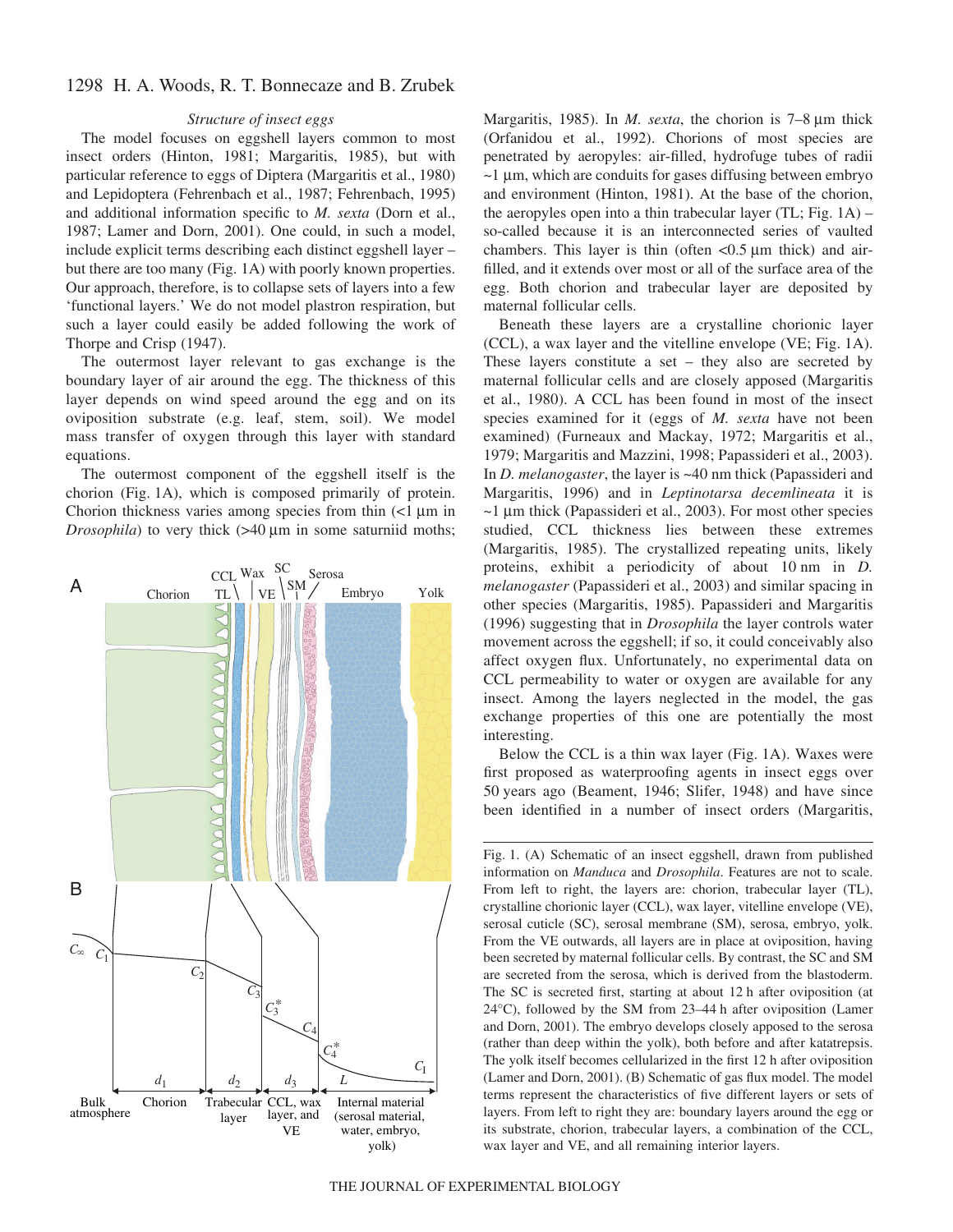| Symbol            | Meaning                                              | Units                                                 | Value                |
|-------------------|------------------------------------------------------|-------------------------------------------------------|----------------------|
| $\mathfrak a$     | Measured equatorial axis of egg of M. sexta          | m                                                     | $7.84\times10^{-4}$  |
| $\mathcal{C}_{0}$ | Measured polar axis of egg of M. sexta               | m                                                     | $6.84\times10^{-4}$  |
| $C_i$             | Concentration of oxygen at position i                | mol $m^{-3}$                                          |                      |
| $C_{\infty}$      | Concentration of oxygen in bulk atmosphere (at 25°C) | mol $m^{-3}$                                          | 8.583                |
| $D_{\text{air}}$  | Diffusion coefficient of oxygen in air               | $m^2 s^{-1}$                                          | $2.09\times10^{-5}$  |
| $D_i$             | Diffusion coefficient in layer i                     | $m^2 s^{-1}$                                          |                      |
| $d_{\rm i}$       | Thickness of layer i                                 | m                                                     |                      |
| $\epsilon$        | Ellipticity                                          | None                                                  | 0.489                |
| $H_i$             | Thermodynamic partition coefficient                  | None                                                  |                      |
| J                 | Flux of oxygen into an egg of M. sexta               | mol s <sup>-1</sup> m <sup>-2</sup>                   | $1.09\times10^{-6}$  |
| $k_{\rm E}$       | External mass transfer coefficient                   | $\rm m~s^{-1}$                                        |                      |
| $k_{\rm I}$       | Internal mass transfer coefficient                   | $\rm m~s^{-1}$                                        |                      |
| $k_{\rm m}$       | Overall mass transfer coefficient                    | $\rm m~s^{-1}$                                        | $1.9 \times 10^{-7}$ |
| K                 | Permeability coefficient                             | mol s <sup>-1</sup> m <sup>-2</sup> kPa <sup>-1</sup> |                      |
| L                 | Characteristic length of leaf                        | m                                                     | 0.1                  |
|                   | Average distance between aeropyles                   | m                                                     | $3 \times 10^{-5}$   |
| $\boldsymbol{R}$  | Radius of an egg if it were perfectly spherical      | m                                                     | $7.5 \times 10^{-4}$ |
| r                 | Radius of a single aeropyle                          | m                                                     |                      |
| S                 | Surface area of Manduca egg                          | m <sup>2</sup>                                        | $7.07\times10^{-6}$  |
| v                 | Wind speed                                           | $\rm m~s^{-1}$                                        |                      |
| $\alpha$          | Fraction of chorion surface occupied by aeropyles    | None                                                  | $1.39\times10^{-4}$  |
| β                 | Capacitance coefficient                              | mol $m^{-3}$ kPa <sup>-1</sup>                        |                      |
| ε                 | Fraction of trabecular layer that is air             | None                                                  | 0.7                  |
| $\upsilon$        | Kinematic viscosity of air                           | $m^2 s^{-1}$                                          | $1.6 \times 10^{-5}$ |
| τ                 | Tortuosity of trabecular layer                       | None                                                  | 4                    |

Table 1. *Definition of symbols and their values* 

1985), including Heteroptera, Diptera and Lepidoptera. Papassideri et al. (1991), in a detailed analysis of the structure of the wax in layer in *D. melanogaster*, showed that it was only  $\sim$  5 nm thick and consisted of individual plaques of wax, each  $0.5-1.0 \mu m$  in diameter, compressed between the overlying CCL and underlying VE (and possibly intercalated with them, Papassideri et al., 1991). Wax layers from nondrosophilids are poorly known, although they have been identified in a number of Lepidoptera (Telfer and Smith, 1970; Cruikshank, 1972; Salkeld, 1973; Barbier and Chauvin, 1974). Wax plates similar to those of *Drosophila* are seen in eggs of *Galleria mellonella* (Pyralidae) (Barbier and Chauvin, 1974). Each plate is  $\sim 10$  nm thick and three or more plates may partially overlap. The total thickness of the wax layer appears to be <50 nm in most species. VE-associated waxes extracted from dechorionated eggs of six species of Diptera were composed primarily of *n*-alkanes and methyl-branched alkanes (Nelson and Leopold, 2003), similar in composition to the epicuticular waxes of pupae and adults. The wax layer in eggs of *M. sexta* has not been analyzed in comparable detail. Nelson and Sukkestad (1970) extracted total lipids from batches of *Manduca* eggs (59.5  $\mu$ g egg<sup>-1</sup>), from which a hydrocarbon fraction  $(3.1 \text{ µg egg}^{-1})$  was isolated. The hydrocarbons, which are thought to be VE-associated, were 50% *n*-alkanes (27- and 29-carbon) with the remainder primarily dimethylalkanes. Egg waxes likely also contain polar lipids of the kinds found by Buckner et al. (1984) in surface waxes of pupal *M. sexta*.

The VE (vitelline envelope) itself usually is thick (several µm) before oviposition (e.g. Salkeld, 1973), but it compresses afterwards and may be very thin (e.g.  $< 0.5 \mu m$ , Barbier and Chauvin, 1977; Margaritis, 1985; Fehrenbach et al., 1987) by midway through development. Its permeability has not been measured but it is probably high, as brief extraction of *Drosophila* VE with wax-removing solvents (leaving the VE itself) renders the egg much more permeable to water (Schreuders et al., 1996). Biemont et al. (1981) suggest that eggs of the beetle *Acanthoscelides obtectus* are protected by a dense vitelline envelope, although they present no supporting experimental evidence. For model construction, we focus on the CCL, wax and VE layers as a functional unit (Fig.  $1B$ ), both because we have no way, practically, of manipulating them independently and because numerous authors have suggested that the layers may act as a single unit  $-$  e.g. that there is intercalation of wax into the VE (Margaritis, 1985) or that the crystalline layer organizes wax (Papassideri and Margaritis, 1996).

After oviposition, additional layers (serosal cuticle, serosal membrane, serosa, embryonic cuticle and tissue) develop or are secreted in a complicated spatiotemporal pattern beneath the VE. Excellent descriptions of these layers in *M. sexta* are given by Dorn et al. (1987), Lamer and Dorn (2001) and Berger-Twelbeck et al. (2003). Although one or more of these layers may be relevant to gas exchange, at present too little is known about them to afford more than guesses about their individual permeabilities. For simplicity, we model all of the subvitelline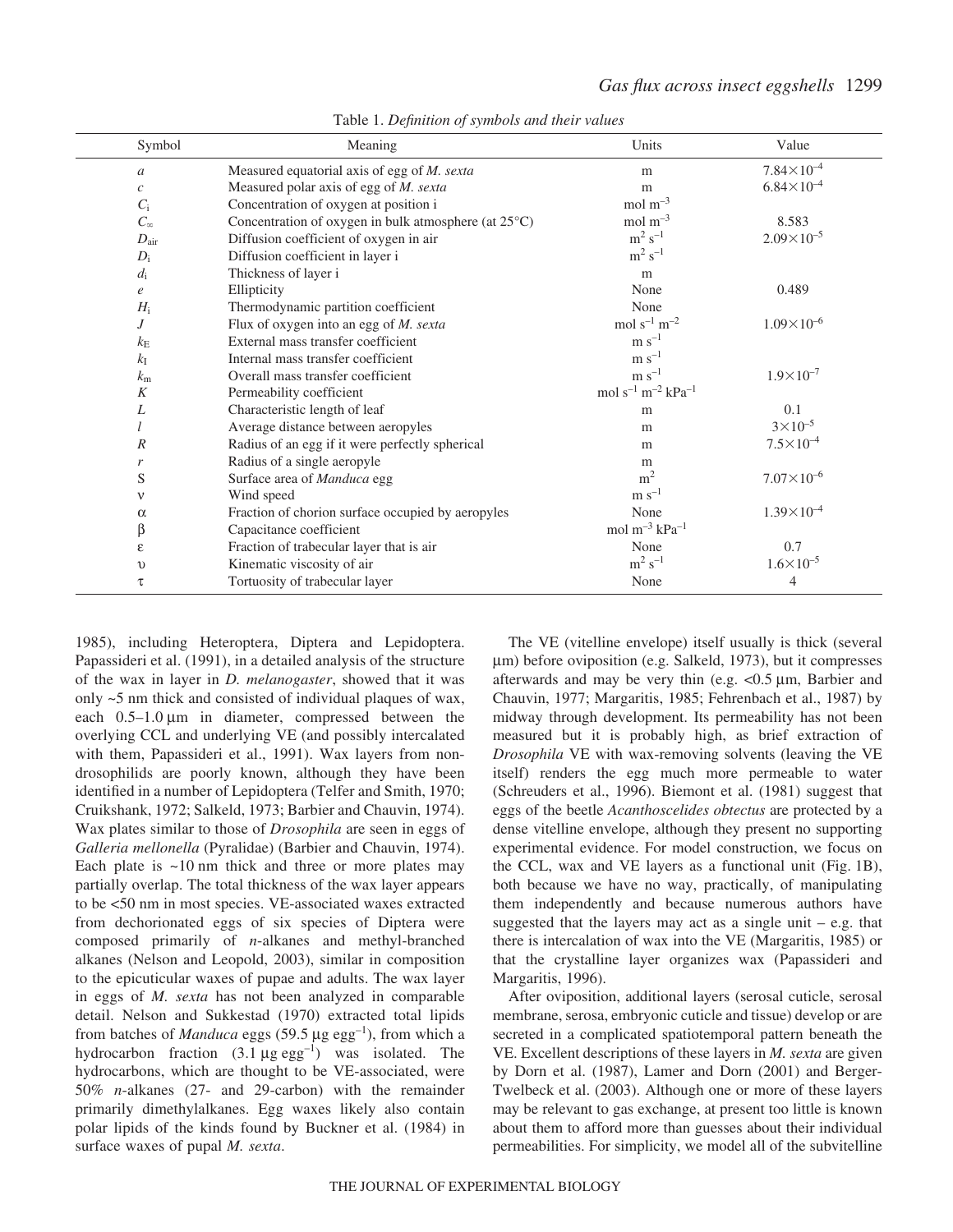layers as a single material (Fig. 1B). Finally, the characteristics of yolk may be important to gas exchange, although the bulk of yolk lies to the interior of the embryo. In *M. sexta*, yolk does become cellular (Lamer and Dorn, 2001) and presumably consumes oxygen.

## *Gas flux model*

The first serious attempt to model oxygen flux into insect eggs was by Tuft (1950), who experimented with eggs of the bug *Rhodnius prolixus*. Eggs of this species obtain oxygen only through a set of pores (pseudomicropyles) located near the rim cap end of the egg. Using simple equations for the penetration of  $O_2$  into tissues of different geometry, Tuft (1950) showed that eggs could obtain sufficient oxygen only if the trabecular layer was air-filled and extended over the whole egg surface under the chorion. Later, Hartley (1971) used detailed measurements of the chorion of eggs of a tettigoniid (*Homorocoryphus nitidulus vicinus*) to parameterize a flux model through the outer chorion. He concluded that waterfilled, but not air-filled, parts of the chorion resist oxygen movement. Recently, Daniel and Smith (1994) developed equations describing the diffusive resistance of the single aeropyle in eggs of a bruchid beetle, *Callosobruchus maculatus*. None of the efforts to understand gas exchange by insect eggs approaches the sophistication and detail of efforts for bird eggs (see especially Wangensteen et al., 1970/1971; Wangensteen and Rahn, 1970/1971; Paganelli et al., 1975; Paganelli, 1980).

Our model is the first to consider individual layers explicitly. Consider a shell composed of three layers (Fig. 1B; Table 1), each with a diffusive resistance to mass-transfer of gas. The first two layers, the chorion and trabecular layer, contain airfilled pores of differing microstructure. The third, representing a composite of crystalline chorionic layer, wax and vitelline envelope, is considered to be a solid into which diffusing gas may dissolve. In addition, on the outside and inside of the layers described there may be additional resistance to masstransfer – e.g. resistance by boundary layers of still air around the egg or from liquid between the bottom-most eggshell layer and the embryo. Note that at the interface between the second porous layer and adjoining third solid layer, there is a thermodynamic partitioning of the gases. Likewise, there is thermodynamic partitioning at the interface between the third, solid layer and the liquid interior of the egg. Throughout, our model refers to gas concentrations rather than partial pressures (see Appendix 1 in supplementary material, which shows how to convert between them).

If the thickness of each layer  $(d<sub>i</sub>)$  is much less than the radius of curvature, *R*, we can neglect the effects of curvature and model the mass-transfer as occurring in one Cartesian direction (Fig. 1B; Hartley, 1971). At steady state, the flux *J* through each of the five regions (one external, three diffusive layers and one internal) is constant and is given by the expressions:

$$
J = k_{\rm E} (C_{\infty} - C_1), \qquad J = \frac{D_1}{d_1} (C_1 - C_2), \qquad J = \frac{D_2}{d_2} (C_2 - C_3),
$$

$$
J = \frac{D_3}{d_3} (C_3^* - C_4), \qquad J = k_{\rm I} (C_4^* - C_1), \qquad (1a-e)
$$

where  $D_i$  is the diffusion coefficient of the gas in the *i*th layer of the shell,  $k_E$  and  $k_I$  are external and internal mass-transfer coefficients. The concentrations  $C_i$  of the diffusing species occur at the locations indicated in Fig. 1B. Asterisks indicate shifts in concentration due to thermal partitioning from one phase (e.g. air) into another (e.g. solid wax).

Assuming a linear thermodynamic relationship,  $C_3 = H_3 C_3^*$ and  $C_4 = H_4 C_4^*$ , where  $H_3$  and  $H_4$  are constants (partition coefficients) and rearranging the terms above so the righthand side involves only differences in concentration, one finds that:

$$
\frac{J}{k_{\rm E}} = C_{\infty} - C_1 , \qquad \frac{Jd_1}{D_1} = C_1 - C_2 , \qquad \frac{Jd_2}{D_2} = C_2 - C_3 ,
$$

$$
\frac{Jd_3H_3}{D_3} = C_3 - H_3C_4 , \qquad \frac{JH_3H_4}{k_{\rm I}} = H_3C_4 - H_3H_4C_1 . \quad (2a-e)
$$

Summing the last five equations cancels all concentrations except  $C_{\infty}$  and  $C_{I}$ , giving the following flux equation:

$$
J = \left(\frac{1}{k_{\rm E}} + \frac{d_1}{D_1} + \frac{d_2}{D_2} + \frac{d_3 H_3}{D_3} + \frac{H_3 H_4}{k_{\rm I}}\right)^{-1} (C_{\infty} - H_3 H_4 C_{\rm I})\,. \tag{3}
$$

Note that this expression can also be written as

$$
J = k_{\rm m} \left( C_{\infty} - H_3 H_4 C_1 \right), \tag{4}
$$

where the overall mass-transfer coefficient is  $k<sub>m</sub>$  is given by:

$$
k_{\rm m} = \left(\frac{1}{k_{\rm E}} + \frac{d_1}{D_1} + \frac{d_2}{D_2} + \frac{d_3 H_3}{D_3} + \frac{H_3 H_4}{k_1}\right)^{-1}.\tag{5}
$$

Below, using both experiments and additional theory, we derive quantitative estimates for the resistance of each of the main eggshell layers to oxygen flux.

#### *How large is a large resistance?*

Equation 5 shows that the overall mass transfer coefficient *k*<sup>m</sup> is the reciprocal of a sum of individual resistances, each corresponding to a different diffusion step. Evaluating whether individual resistances are large requires a benchmark for comparison. We therefore calculated the value of  $k<sub>m</sub>$  that would depress the internal concentration of oxygen  $C<sub>I</sub>$  to the values observed by Woods and Hill (2004). In particular, 3-day-old eggs at 24 $\degree$ C had minimum, central  $P_{O_2}$  levels of approximately 2 kPa as measured by an  $O_2$  microelectrode, or about 10% of atmospheric  $P_{\text{O}_2}$  at sea level (~21 kPa). If we assume the egg's liquid contents are mostly water, then at air saturation the contents would contain  $0.255$  mol m<sup>-3</sup> (Denny, 1993); thus, at 10% of saturation,  $C_1=0.0255 \text{ mol m}^{-3}$ . Equation 4 can be rearranged to give: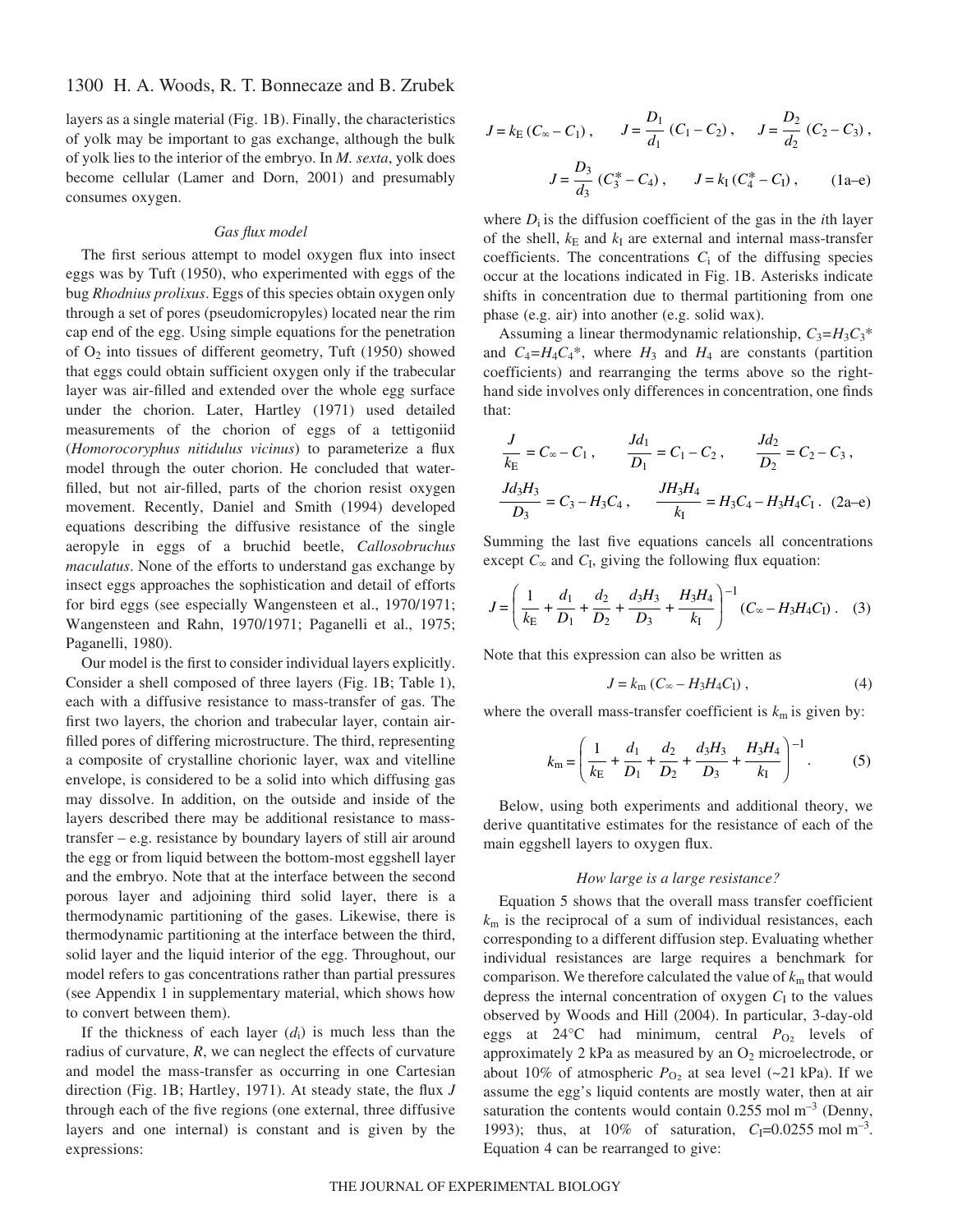$$
k_{\rm m} = \frac{J}{C_{\infty} - C_{\rm I} H_3 H_4} \,, \tag{6}
$$

 $C_{\infty}$  is known and *J* can be calculated from data in Woods and Hill (2004), who found that the average 3-day-old egg (at  $25^{\circ}$ C, weighing 1.56 mg) emitted carbon dioxide at a rate of  $6.5\times10^{-12}$  mol s<sup>-1</sup>. Assuming a respiratory quotient of 0.84 (Alleyne et al., 1997), it consumed  $O_2$  at a rate of  $7.7\times10^{-12}$  mol s<sup>-1</sup>. The surface area of an average egg is  $7.07\times10^{-6}$  m<sup>2</sup> (see Appendix 2 in supplementary material), so that the area-specific O<sub>2</sub> flux was  $1.09\times10^{-6}$  mol s<sup>-1</sup> m<sup>-2</sup>. We have no direct measures of  $H_3$  or  $H_4$ , but estimate them as 10 and 3, respectively (Battino et al., 1983). Thus, the internal concentration of  $O_2$  will be 10% of saturation if  $k_m$ =1.16×10<sup>-6</sup> m s<sup>-1</sup> and the overall resistance, 1/ $k_m$ , is  $8.57 \times 10^5$  s m<sup>-1</sup>. This value provides a benchmark for evaluating resistances of individual layers.

#### **Material and methods**

## *Animals*

Eggs were derived from a laboratory colony of *Manduca* sexta L. All stages were exposed to a 14 h:10 h L:D photoperiod. Eggs, larvae and pupae were kept at 25°C and adults at 24°C. Adults were given 30% honey water and potted tobacco plants for oviposition. To facilitate egg collection, the adult scotophase was set to begin at 07:00 h.

#### *Microscopy*

Both light and electron microscopy were used to measure aeropyle density and crosssectional area. Density was measured on 10 isolated chorions washed gently in saline to remove yolk and other debris. Cleaned

Fig. 2. Aeropyle density and crosssectional area of eggs of *Manduca sexta*. (A) Light microscope view  $(400\times,$  immersed in oil) of the surface of a chorion removed from the egg and washed in saline. Polygons are the imprints of the follicular cells that deposited the chorion (Orfanidou et al., 1992). White arrows point to two aeropyles; about 13 aeropyles are visible in this field. (B) SEM view of the outer surface of a chorion. Polygons are not visible, but dimples (see A) are. A single aeropyle is in the upper left quadrant. (C) Close up view of a single aeropyle. (D) Histogram of aeroyple cross-sectional areas. Data represent 10 aeropyles from each of five eggs (*N*=50). Mean cross-sectional area (±s.e.m.) is  $0.775 \pm 0.054 \,\text{\mu m}^2$ .

chorions were mounted under oil and visualized with a Zeiss Axioplan2 compound microscope fitted with an ocular micrometer grid  $(400 \times$  magnification, at which the grid was 250  $\mu$ m on a side, or 62,500  $\mu$ m<sup>2</sup> total). On each chorion the grid was positioned randomly over 5–7 locations and the number of aeropyles within the grid was counted.

For scanning electron microscopy (SEM), fresh chorions were washed in saline and fixed overnight in 2% glutaraldehyde in sodium cacodylate buffer  $(200 \text{ mmol } l^{-1})$ ,  $pH$  7.4, 4 $^{\circ}$ C). Subsequently, they were rinsed, dehydrated in an ethanol series and stored over desiccant at room temperature. Samples were then sputter-coated with gold, mounted and viewed (Hitachi S-4500 Field Emission SEM, 5 kV). On each of five eggs, 10 randomly picked aeropyles were photographed and two orthogonal diameters on each aeropyle image were measured using image analysis software (Scion Image v. beta 4.0.2, Scion Corporation, Frederick, MD, USA), from which cross-sectional areas could be calculated using the equation for the area of an ellipse.

## *Inert gas substitution*

The diffusion coefficient of gaseous  $O_2$  in a binary mixture depends on the molecular mass of the other gas. Air, for example, consists essentially of  $O_2$  and  $N_2$  and the diffusion coefficient of O<sub>2</sub> in air,  $D_{\text{air}}$ , is  $2.09 \times 10^{-5} \text{ m}^2 \text{ s}^{-1}$ . If N<sub>2</sub> (molecular mass 28) is replaced entirely by He (molecular mass 4) of the same partial pressure,  $D_{\text{air}}$  rises 2.2-fold to



THE JOURNAL OF EXPERIMENTAL BIOLOGY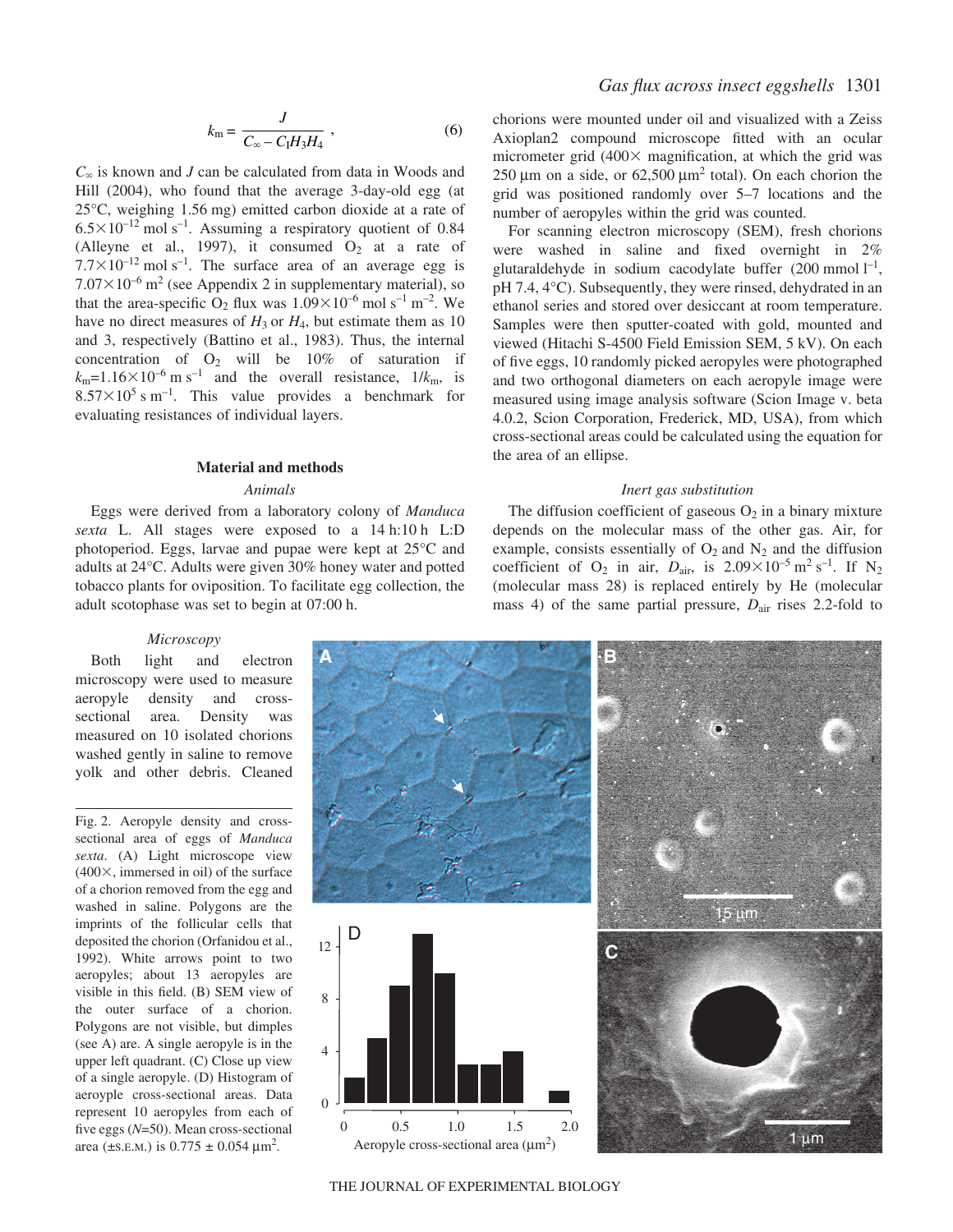

Fig. 3. Control trace demonstrating successful identification of a thermal conversion factor for switching between  $N_2$  and He using a single mass-flow controller. The stream flowing through the  $CO<sub>2</sub>$ analyzer was composed of 5 ml min<sup>-1</sup> of a span gas (505 p.p.m.  $CO<sub>2</sub>$ ) in N<sub>2</sub>), 21 ml min<sup>-1</sup> O<sub>2</sub> and 74 ml min<sup>-1</sup> of either He or N<sub>2</sub> carrier. Using the identified conversion factor (1.37), we were able to switch between carrier gases without affecting the reading from the  $CO<sub>2</sub>$ analyzer  $(\sim 25$  p.p.m. CO<sub>2</sub>, which is 5% of 505 p.p.m.).

 $4.60\times10^{-5}$  m<sup>2</sup> s<sup>-1</sup>. Importantly, substitution of He for N<sub>2</sub> does not affect the diffusion of  $O_2$  in liquids (e.g. water, yolk) or solids (e.g. wax). Therefore, if the chorion and trabecular layers really do not resist flux, then substituting He for  $N_2$ should not rescue  $O_2$ -starved eggs.

We tested this prediction by measuring metabolic rates while simultaneously manipulating  $O_2$  content and the inert carrier identity of gas mixtures supplied to batches of eggs. Metabolic rate was measured as  $CO<sub>2</sub>$  emission using flow-through respirometry. Batches of eggs (*M. sexta*) that were either 1.5 or 3 days old and weighing between 330 and 690 mg (approximately 210–450 eggs per batch) were placed into a glass chamber (large enough so that the eggs were in a monolayer) and submerged in a temperature-controlled water bath set to a temperature  $(37^{\circ}C)$  that we knew from previous work (Woods and Hill, 2004) gave maximal metabolic rates. To ensure that incoming air was thermally equilibrated, gas upstream of the chamber was first directed through 0.5 m of coiled, submerged,  $\frac{1}{4}$ -inch copper tubing. Gases were mixed from cylinders of pure  $O_2$ ,  $N_2$  and He using calibrated mass flow controllers (2 Tylan FC-2900, Torrance, CA and UNIT UFC-1100, Yorba Linda, CA, USA) and mixing electronics (MFC-4, Sable Systems, Las Vegas, NV, USA). The gas stream (100 ml strpp  $min^{-1}$ ) was directed past the eggs, through a small volume of indicating Drierite to remove water vapour and into a carbon dioxide analyzer (CA-2A, Sable Systems), which was calibrated frequently with pure  $N_2$  (zero) and 505 p.p.m.  $CO_2$  in  $N_2$  (span, Airgas, Radnor, PA, USA). Data were logged using Datacan V software (V5.4, Sable systems) receiving digital signals from an A/D converter (UI2, Sable Systems), which itself received analog signals from the instruments. In addition to  $CO<sub>2</sub>$ , we logged temperature in a separate chamber otherwise identical to the experimental chamber but fitted with a T-type thermocouple (connected to a TC-1000 thermocouple meter, Sable Systems).

Because flows of  $N_2$  and He were both controlled by the same mass flow controller (factory-calibrated for  $N_2$  flow), we



Fig. 4. CO<sub>2</sub> emission (at 37°C) by batches of *Manduca sexta* eggs either 1.5 d (A and B) or 3 day old (C and D). Each batch contained 210–450 eggs. Eggs were exposed, in series, to either 21 or  $9.5\%$  O<sub>2</sub> with either He or  $N_2$  making up the balance. Only variation in  $O_2$ availability affected metabolic rates; swapping carrier gases (which altered the diffusion coefficient of  $O_2$  in the air filled parts of the chorion and trabecular layer) had no effect.

first needed to determine the appropriate thermal conversion factor. To do so, we generated a gas stream consisting of (all gas volumes STPD) 5 ml min<sup>-1</sup> span gas (505 p.p.m. CO<sub>2</sub> in N<sub>2</sub> controlled by a calibrated mass flow controller),  $21 \text{ ml min}^{-1}$  $O_2$  and 74 ml min<sup>-1</sup> N<sub>2</sub> or He (through the same controller). By switching repeatedly between  $N_2$  and He, we empirically identified a thermal conversion factor (1.37) that, in our system, gave identical readings from the  $CO<sub>2</sub>$  analyzer  $(-25 \text{ p.p.m. } CO_2$ , which is 5% of 505 p.p.m.).

Once the conversion factor was determined, we measured rates of  $CO<sub>2</sub>$  emission of batches of eggs that experienced, in series over  $1-2$  h, all four combinations of the following conditions:  $21\%$  O<sub>2</sub> in N<sub>2</sub>,  $21\%$  O<sub>2</sub> in He,  $9.5\%$  O<sub>2</sub> in N<sub>2</sub> and 9.5%  $O_2$  in He.

#### *Rates of water loss before and after solvent extraction*

The three layers underneath the trabecular layer – a crystalline layer, a wax layer and the vitelline envelope – are represented together in the model by the term  $d_3H_3/D_3$ . Below we focus on the wax layer, primarily because experimental manipulations are feasible. However, the crystalline chorionic layer itself probably plays a role in controlling the diffusion of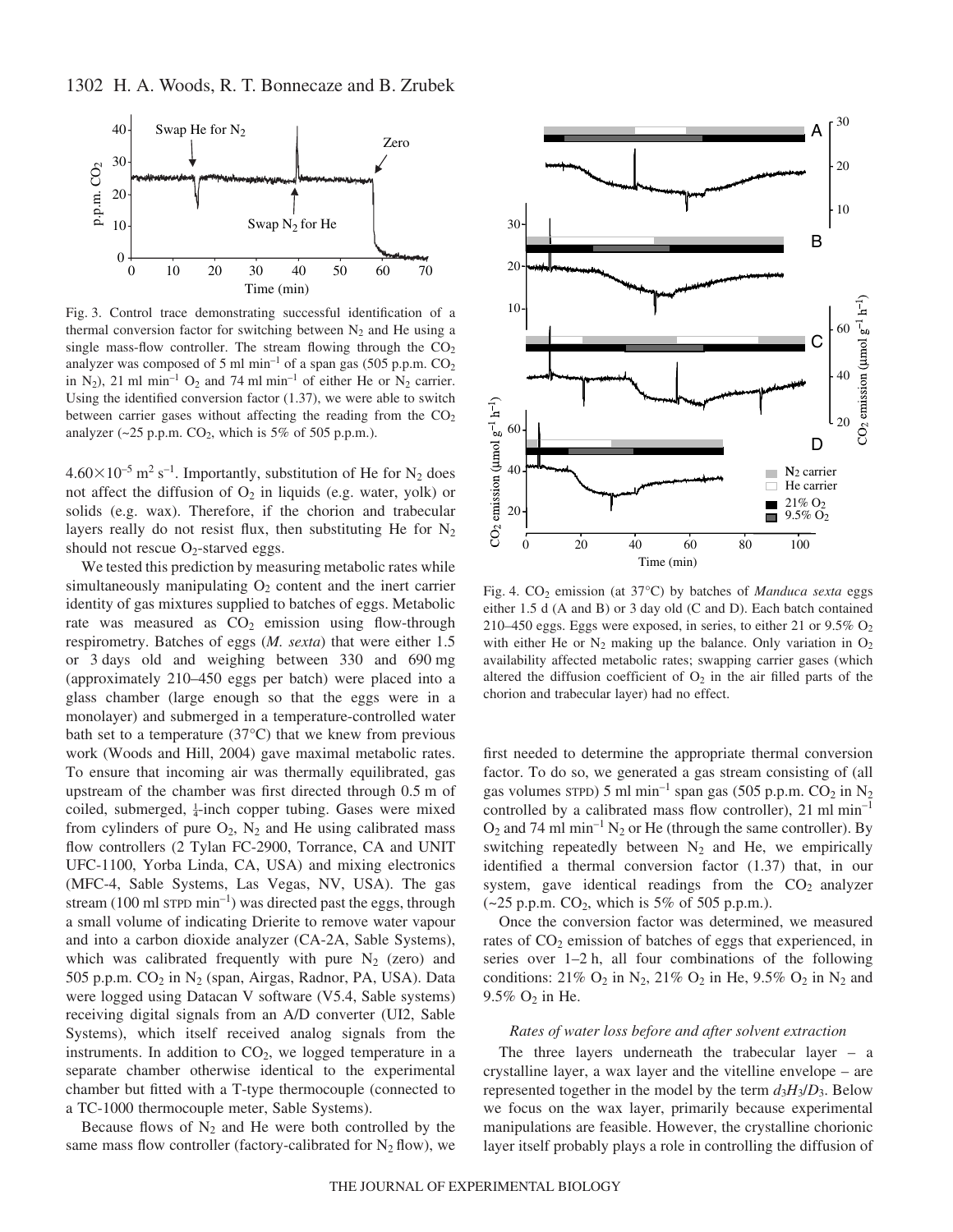

gases, as suggested by Papassideri and Margaritis (1996). The role of the vitelline envelope in gas flux is unknown.

Batches of 40 2-day-old eggs were placed into a waterjacketed, stainless-steel chamber (custom built) designed to interface with a gas multiplexer (TR-RM8, Sable Systems) (see Woods and Hill, 2004 for details). The chamber temperature was maintained at 25°C by a recirculating water bath. An air stream (50 ml min<sup>-1</sup>, dry, 21% O<sub>2</sub>, mixed from cylinders of pure  $O_2$  and  $N_2$ ) was directed through the egg chamber, then past a thin-film capacitance humidity sensor (RH-100, Sable Systems) which had been calibrated with dry air (zero) and an air stream humidified to 2.336·kPa water vapour pressure (span; humidified by bubbling the stream through a flask of water held at 20°C).

To remove water vapour adhering to the egg surface, eggs were left in the chamber for  $\sim$ 30 min prior to measurement. Subsequently, a baseline reading was taken (through an empty chamber) and the air stream flowing past the eggs was sampled for  $\sim$ 5 min. This reading allowed calculation of the rate of water loss of unmanipulated eggs. During the subsequent baselining, the batch of eggs was removed from the waterjacketed chamber and extracted (room temperature) for 1 min with either chloroform: methanol (2:1 v:v; a general solvent for lipid extraction) or 100% ethanol (polar solvent), blotted briefly and returned to the chamber. After 2 min of flushing, the air stream was sampled again. A control batch was manipulated identically except that it was not exposed to solvent.

#### *Developmental changes in metabolism and water loss*

Data on artificial wax membranes indicate that wax permeability to  $O_2$  may be very low (Donhowe and Fennema, 1993). These data suggest that the wax layer in insect eggshells may resist both water and oxygen flux. If metabolic demand for  $O_2$  increases over development (which preliminary experiments showed was the case), embryos may thin or alter the wax layer to enhance  $O_2$  delivery; if so, eggs should also lose water at higher rates towards the end of incubation. We tested this prediction by measuring metabolic rate (as  $CO<sub>2</sub>$ ) emission) while also measuring water loss rate over most of the period from laying to hatching.

Fig. 5. Water loss (at 25°C) from batches of 2 day old *Manduca sexta* eggs. Each batch contained 40 eggs. The first few minutes of each trace represent a baseline reading (air stream directed through an empty chamber). Air streams were then redirected through the egg-containing chamber (black arrow) followed by another baseline reading (colored arrows). During the second baseline, batches were extracted for 1 min in 100% ethanol or 2:1 (v:v) chloform:methanol, blotted dry and returned to their chambers. A control batch was not extracted. The air stream was then directed again through the egg-containing chamber (black asterisk), after which a final baseline reading (colored asterisks) was taken.

Eggs of known synchronized age were obtained by introducing a potted tobacco plant into the adult mating cage for 2 h. Eggs were stripped from leaves, sorted randomly into three batches of 40, weighed and placed into waterjacketed  $(27^{\circ}C)$  respirometry chambers within 6 h (maximum egg age 8 h). The flow-through system consisted of (calibrated) water vapour and  $CO<sub>2</sub>$  analyzers described above connected in series, with a small Drierite column between them. The air stream (dry, normoxic; 50 ml  $min^{-1}$  STPD) was directed sequentially, *via* computer control of a gas multiplexer, through each of the sample chambers and a blank (baseline) chamber. Each chamber was sampled for 30 min, during which time the other three chambers were flushed continuously  $(50 \text{ ml min}^{-1} \text{ per chamber}).$ 

### **Results**

#### *External resistance to flux, 1/*k*<sup>E</sup>*

Boundary layers of air around eggs, or around the leaves to which they are attached, may retard  $O_2$  transfer enough to produce significant gradients. To evaluate this possibility, we model two physical situations – a free, spherical egg (not attached to any surface) and an egg attached to a flat plane (many insects, including *M. sexta*, attach eggs to leaves).

The equation for forced convection around a solid sphere (Cussler, 1997, p. 227) is given by:

$$
\frac{k_{\rm E}R}{D_{\rm air}} = 1 + 0.3 \left(\frac{2Rv}{v}\right)^{\frac{1}{2}} \left(\frac{v}{D_{\rm air}}\right)^{\frac{1}{3}},\tag{7}
$$

where  $\nu$  is bulk wind speed and  $\nu$  is kinematic viscosity or air. Rearranging to solve for  $k<sub>E</sub>$  gives:

$$
k_{\rm E} = \frac{D_{\rm air}}{R} \left[ 1 + 0.3 \left( \frac{2Rv}{v} \right)^{\frac{1}{2}} \left( \frac{v}{D_{\rm air}} \right)^{\frac{1}{3}} \right].
$$
 (8)

When there is no convection (i.e., no wind), this expression reduces to:

$$
k_{\rm E} = \frac{D_{\rm air}}{R} \,,\tag{9}
$$

which gives the minimum mass transfer coefficient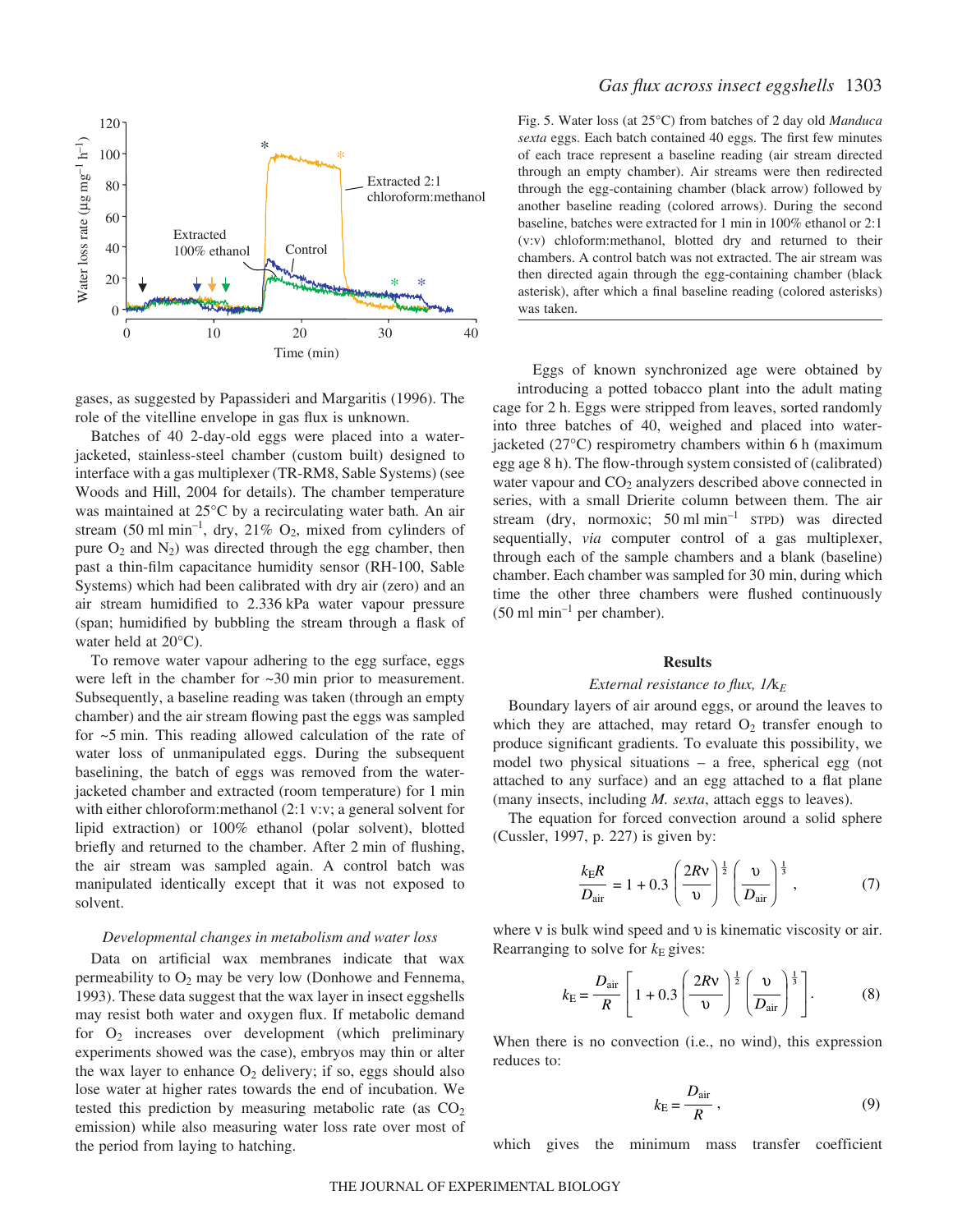$(0.0279 \text{ m s}^{-1})$  under calm conditions (a maximum resistance of 35.9 s  $m^{-1}$ ). With convection the resistance is lower still.

It may be more realistic to model eggs attached to a leaf. The equation for laminar flow across a plate of length *L* (Cussler, 1997, p. 227) is:

$$
\frac{k_{\rm E}L}{D_{\rm air}} = 0.646 \left(\frac{Lv}{v}\right)^{\frac{1}{2}} \left(\frac{v}{D_{\rm air}}\right)^{\frac{1}{3}}.
$$
 (10)

Solving for  $k<sub>E</sub>$  and assuming a leaf length of 0.1 m, we find that  $k<sub>E</sub>$  is only about 10-fold lower than for forced convection around a sphere. Thus, neither assumed geometry nor wind speed gives a resistance more than 0.1% of the value calculated above.

### *Resistance of the chorion*

In eggs of *M. sexta*, the chorion is  $\sim$ 7  $\mu$ m thick  $(d_1=7\times10^{-6} \text{ m})$  (Orfanidou et al., 1992). If aeropyles have the same diameter (the diameter at the chorion's outer surface) for their entire length, the effective diffusion coefficient in the chorion is:

$$
D_1 = \alpha D_{\text{air}} \,, \tag{11}
$$

where is the fraction of the chorion surface area occupied by aeropyles. The average surface area of eggs from our colony,  $7.07\times10^{-6}$  m<sup>2</sup>, can be calculated directly from measures of egg shape (see Appendix 2 in Supplementary material).

Aeropyle density appeared not to vary with location on the eggshell. On average we counted 15.08 aeropyles per grid, giving an overall aeropyle density of  $2.41 \times 10^8$  aeropyles per m<sup>2</sup>. The average egg thus contains 1703 aeropyles (=2.41 $\times$ 10<sup>8</sup>) aeropyles  $m^{-2} \times 7.07 \times 10^{-6}$  m<sup>-2</sup>). This value is lower than Ofanidou et al. (1992) suggested. They observed aeropyles (p. 738) "at periodic distances of approximately  $30 \mu m$ ", equivalent to  $\sim 1.6 \times 10^9$  aeropyles m<sup>-2</sup> or about 10,000 aeropyles per egg. The cause of the discrepancy is unclear; we show below, however, that variation in aeropyle number between the two values has a negligible effect on resistance to gas flux.

Aeropyles were obvious at a number of scales (Fig. 2B,C). They appeared almost perfectly round and few (14%) were obstructed by any visible material. The average area of an aeropyle ( $\pm$ s.E.M.) was 0.755 $\pm$ 0.054  $\mu$ m<sup>2</sup>, in good agreement with Orfanidou et al. (1992), who visualized aeropyles of ~1.5 µm in diameter (1.76  $\mu$ m<sup>2</sup>). Together with the estimated total number of aeropyles, we calculate that the average egg has approximately 984  $\mu$ m<sup>2</sup> (9.84 $\times$ 10<sup>-10</sup> m<sup>2</sup>) of aeropyle cross-sectional area. The fraction of total area occupied by aeropyles  $(\alpha)$ , therefore, is 0.000139.  $D_1$  is thus  $2.91 \times 10^{-9}$  m<sup>2</sup> s<sup>-1</sup> and the resistance of the chorion,  $d_1/D_1$  is  $2409$  s m<sup>-1</sup>. Higher numbers of aeropyles would be give even lower resistances. The value is larger than the external resistance of boundary layers but still is less than 0.3% of the benchmark resistance  $(8.6\times10^5 \text{ s m}^{-1})$ .

An objection is that we assumed aeropyles of uniform radius (cylinders), whereas they may actually taper as they approach the inner surface of the chorion (as in e.g. the moth *Antheraea polyphemus*, Margaritis and Mazzini, 1998). The consequences of this shape for gas diffusion have been explored for bird eggshells by Tøien et al. (1987, 1988), with the general conclusion that the narrow, inner portion of the funnel accounts disproportionately for the overall resistance. In eggs of *M. sexta*, this effect may be important. However, if the aeropyle radius at the inner chorion were even threefold smaller, the resistance would still be small. An upper bound can be estimated by assuming that the entire radius was threefold less – in this case, the overall resistance to flux would be ninefold higher, or  $2.2 \times 10^4$  s m<sup>-1</sup>. This value still only represents about 2.5% of the benchmark resistance.

#### *Resistance of the trabecular layer*

*A priori*, the thin trabecular layer ( $d_2$ =0.3 µm, or  $3 \times 10^{-7}$  m; Orfanidou et al., 1992) would seem not to provide much resistance – but it is worth a brief calculation nonetheless. The diffusion coefficient of  $O_2$  in the trabecular space can be estimated as:

$$
D_2 = \frac{\varepsilon D_{\text{air}}}{\tau} \tag{12}
$$

where  $\varepsilon$  is the fraction of the trabecular space that is air and  $\tau$ is its tortuosity. The photographs of *M. sexta* eggs in Orfanidou et al. (1992) suggest that  $\varepsilon$  is greater than 0.5.  $\tau$  is unknown, but most for most complex, porous solids, such as the trabecular layer, it is between 2 and 6 (Cusser, 1997, p. 173). Assuming  $\varepsilon=0.7$  and  $\tau=4$ , we estimate that  $D_2=$  $3.66 \times 10^{-6}$  m<sup>2</sup> s<sup>-1</sup> and therefore that trabecular resistance,  $d_2/D_2=0.082$  s m<sup>-1</sup>. The distance between pillars (*h*) in the trabecular layer is small enough  $(0.1-0.2 \mu m)$  that it approaches the mean free path of  $O_2$  in air ( $\lambda$ =0.067 µm at room temperature). The kinetics of the diffusion process therefore lie near a transition point between Fickian and Knudsen regimes (Cussler, 1997). In Knudsen diffusion, molecules of  $O_2$  collide more often with walls than with other gas molecules. Here we ignore these effects, because Knudsen diffusion predominates only when *h*<<λ.

## *Inert gas substitution*

Because flows of both  $N_2$  and He were controlled by the same mass flow controller, we first empirically determined an appropriate thermal conversion factor (1.37). A typical control trace using this factor is shown in Fig. 3.

As shown in Fig. 4, only variation in  $O_2$  content affected metabolic rates. Swapping He for  $N_2$  did not rescue the depressed metabolic rates of eggs in hypoxia; nor did swapping  $N_2$  for He further depress metabolic rates of eggs already in hypoxia. This result did not depend on egg age.

## *Resistance of subchoral layers*

Prior to extraction with organic solvents, all three batches of eggs had similarly low rates of water loss (Fig. 5; 4–6  $\mu$ g mg<sup>-1</sup> h<sup>-1</sup>, comparable to values measured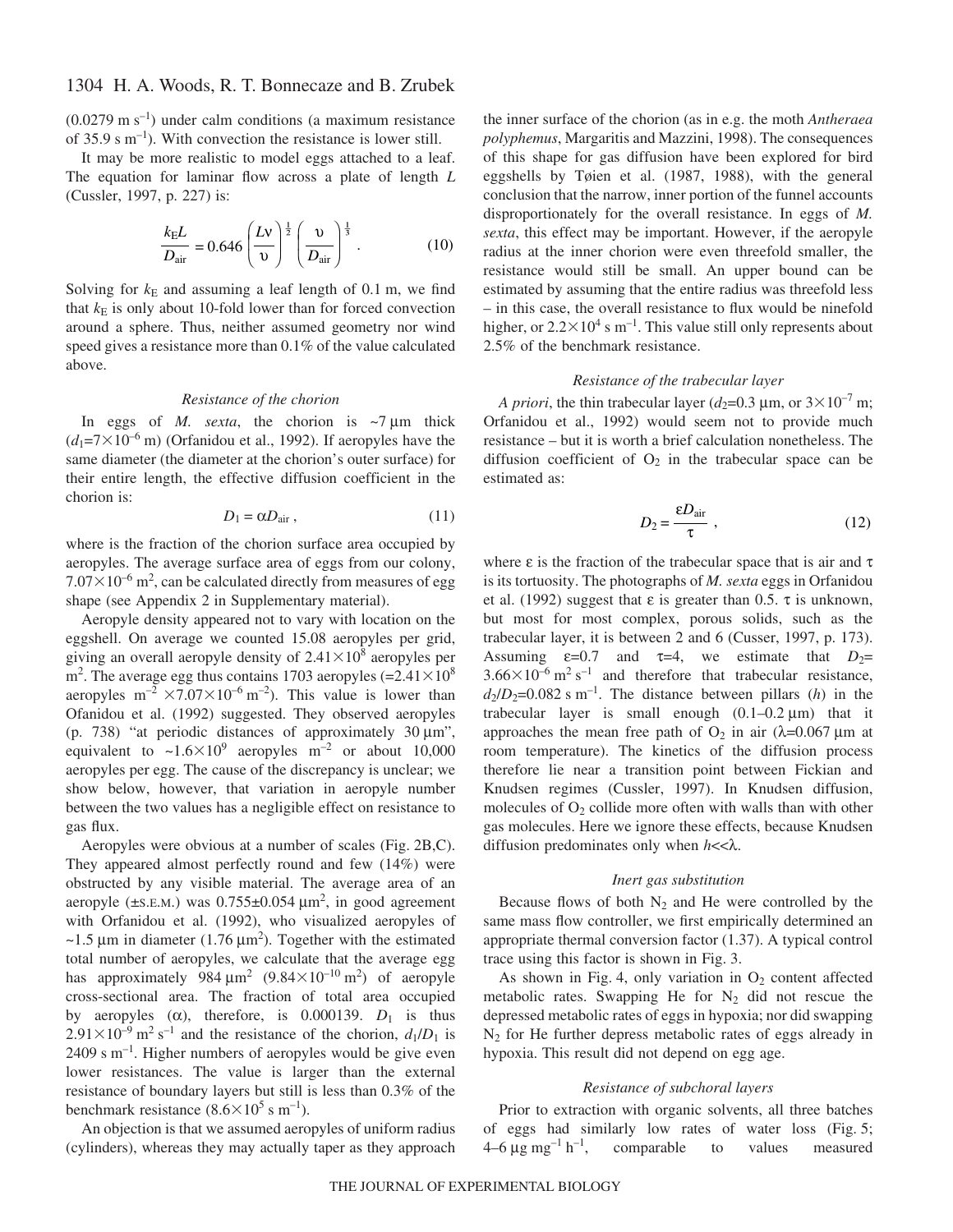gravimetrically by Woods and Singer, 2001). After extraction, water loss from the batch exposed to chloroform:methanol rose 18-fold to 90  $\mu$ g mg<sup>-1</sup> h<sup>-1</sup>. Control eggs and those extracted in 100% ethanol had rates of water loss that rose 4–6-fold before falling back to values only slightly above pre-extraction values. The initial rise likely represents water vapour that had adhered to the outer chorion during the eggs' brief removal from the chamber. The pattern of solvent effects is consistent with Slifer's (1948) solubility data on waxes extracted from eggshells of a grasshopper, *Melanoplus differentialis*, which she found to be soluble in chloroform but not alcohol.

## *Developmental changes in metabolism and water loss*

In the first 40 h of development, rates of metabolism and water loss rates both were low (Fig. 6A). Thereafter, metabolic rates rose more-or-less continuously to the end of development; rates of water loss followed a similar trajectory.

These correlative data indicate that the layer or layers responsible for waterproofing the egg – probably wax – likely also resist the flux of metabolic gases. A more quantitative analysis is possible. Wax permeability to water vapour can be calculated under the following assumptions: (1) that the wax layer accounts for all of the resistance to water vapour in the eggshell; (2) that the vapour pressure gradient across the eggshell is 3.56 kPa (from saturation at  $27^{\circ}$ C to zero); (3) and that wax layer thickness is 50 nm  $(d_3)$ . If, like beeswax, eggshell waxes have an  $O_2$ : water vapour permeability ratio of 1.49% (Donhowe and Fennema, 1993), the permeability to  $O_2$ (*K*) can then be calculated from water vapour permeabilities (averaged across the three batches). We then calculated the magnitude of the  $P_{\text{O}_2}$  gradient across the wax layer using the equation  $\Delta P_{\text{O}_2} = J d_3 / K$ , assuming that  $\text{O}_2$  influx (*J*) is CO<sub>2</sub>/0.84 emission. These calculations indicate (Fig. 6B, solid line) that increasing permeability of the wax over development (shown by rising rates of water loss) largely offsets increasing metabolic demand – consequently, the  $P_{O<sub>2</sub>}$  gradient stays near 10 kPa. Given the number assumptions underlying these values, they match up remarkably well with the ΔP<sub>O2</sub> observed by Woods and Hill (2004) of  $10-15$  kPa in the first  $100 \mu m$ across the eggshell. Likewise, values for permeability, corresponding to resistances of  $10^5 - 10^6$  s m<sup>-1</sup>, match up well with the benchmark resistance. Additional calculations, using only a constant permeability (equivalent to that calculated at 32 h, a point of low permeability), show (Fig. 6B, dotted line) that eggshell permeability must increase if rising metabolic demand is not to create an impossibly large ΔP<sub>O2</sub>.

## *Internal resistance to flux,* H*3*H*4/*k*<sup>I</sup>*

The resistance of layers beneath the vitelline envelope depends on the permeability of the serosal cuticle and the geometry, location and permeability of the embryo. One estimate of the mass transfer coefficient,  $k_I$ , is  $D_{H2O}/L$ , where *L* is the distance from the eggshell to the embryo. *M. sexta* develop just under the chorion, wrapped around yolk to the interior (Dorn et al., 1987). Assuming a distance between eggshell layers and embryo of  $75~\mu m$  and that the diffusion



Fig. 6. (A)  $CO<sub>2</sub>$  (black) and water vapour emission (blue) by three batches of eggs from laying to hatching (27°C). Each batch contained 40 eggs. (B) Calculated drop in  $P_{O<sub>2</sub>}$  (in kPa) across the wax layer using permeabilities calculated from developmental data in panel A (solid) or and from assuming a constant permeability equivalent that calculated for eggs of age 32 h (see text for details). Because  $P_{O<sub>2</sub>}$  at sea level is approximately 21 kPa, this value sets the upper bound on possible ΔP<sub>O2</sub>.

coefficient of  $O_2$  in the intervening material is the same as its value in water  $(2.38 \times 10^{-9} \text{ m}^2 \text{ s}^{-1}$  at 25°C; Denny, 1993),  $k_1 = 3.17 \times 10^{-5}$  m<sup>1</sup> s<sup>-1</sup> and the fifth resistance term,  $H_3H_4/k_1$ , is  $9.5 \times 10^5$  s<sup>-1</sup> m<sup>-1</sup>, about 20% of the benchmark value. This value surely changes as serosal and larval cuticles form. Oxygen transport to the egg's center is even more difficult. If we set *L* to the egg's radius  $(-0.75 \text{ mm})$ , or  $0.00075 \text{ m}$ ), then  $H_3H_4/k_1$  9.5 $\times$ 10<sup>6</sup> s<sup>-1</sup> m<sup>-1</sup>. This value is more than 100% of the calculated benchmark, indicating that diffusive  $O_2$  supply to central regions may be inadequate – although the metabolic density of yolk likely is much lower than of embryonic tissues. A detailed analysis of flux into the embryo and yolk will be forthcoming.

#### **Discussion**

The literature on insect eggshells is replete with suggestions that chorion morphology reflects the constraints of diffusive gas exchange (e.g. Chauvin and Barbier, 1972; Hinton, 1981; Margaritis, 1985; Papanikolaou et al., 1986; Daniel and Smith, 1994). It may well do so in species whose eggs lack aeropyles (e.g. *A. obtectus*; Biemont et al., 1981) or in species obtaining  $O<sub>2</sub>$  through unusual structures, such as respiratory appendages (e.g. *Drosophila*). Our parameterized model, however, predicts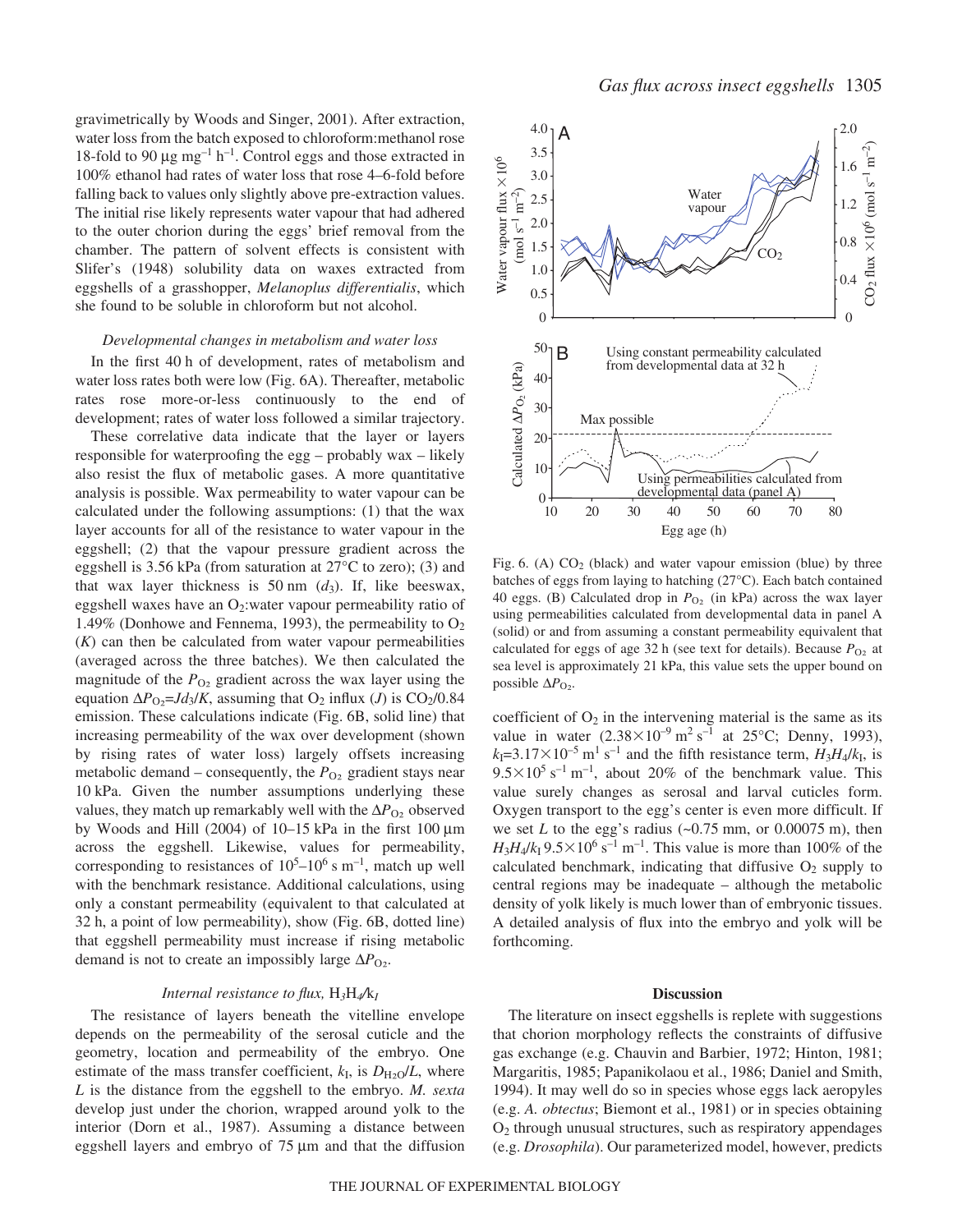that the air-filled chorion and trabecular layer of *M. sexta* do not provide any significant resistance to  $O_2$  flux, or to water vapour flux in the opposite direction. We tested this prediction directly using inert gas substitution (Dudley and Chai, 1996). This technique has been used by Paganelli et al. (1975) to examine diffusion of gases across eggshells of hens (*Gallus domesticus*) and by Birchard (2000) in a study of gas exchange by pupae of *Hylaphora cecropia* (Lepidoptera, Saturniidae). The prediction was confirmed – doubling the diffusion coefficient of  $O_2$  in the chorionic and trabecular spaces by substituting He for  $N_2$  did not rescue eggs whose metabolic rates had been depressed by an approximate twofold decrease in ambient  $O_2$  availability. Most published estimates of aeropyle diameter, number and length for different species do not differ by more than an order of magnitude from our data on *M. sexta*, suggesting that for terrestrial eggs the chorion's irrelevance to gas exchange is general.

A recent claim to the contrary (Daniel and Smith, 1994) in fact supports this conclusion. The authors found that the size and shape of the single aeropyle in eggs of the beetle *Callosobruchus maculatus* was correlated with metabolic rate between strains – eggs from a Yemeni strain had both higher metabolic rates  $(2\times)$  and shorter, wider aeropyles than a Brazilian strain. The authors argued that shorter, wider aeropyles are an adaptation to enhance  $O_2$  flux. However, the drop in  $O_2$  concentration from the top to the bottom of the aeropyle is insignificant regardless of strain. Using the Fick equation and values for rate of oxygen consumption and aeropyle morphology from Daniel and Smith (1994), it is straightforward to show that if the Yemeni strain had aeropyles of Brazilian dimensions, the  $[O_2]$  at the bottom of the aeropyle would have been  $\sim 8.37$  mol m<sup>-3</sup>. For comparison, air at 30°C (their test temperature) has a  $[O_2]$  of 8.43 mol m<sup>-3</sup> (Denny, 1993).

Previous work on *M. sexta* in our laboratory (Woods and Hill, 2004) showed that the  $P_{O<sub>2</sub>}$  gradient across the eggshell is very steep, though the measurement resolution was not fine enough to detect gradients across individual layers. With the chorion and trabecular layers eliminated as candidates, the resistance must lie in one or more subchoral layers. Two observations implicate a wax layer specifically. First, extraction of eggs with chloroform:methanol (which extracts a broad range of lipids) led to markedly higher rates of water loss, suggesting that eggs of *M. sexta* are indeed waterproofed by wax. This conclusion does not exclude a role for the crystalline chorionic layer, which may also be destroyed by organic solvents. Second, from laying to hatching, rates of metabolism and water loss were strongly correlated. It appears that as metabolic rate increases embryos obtain adequate  $O_2$ only by increasing the conductance of one or more layers, leading to higher rates of water loss. See Schmidt-Nielsen (1984) for a discussion of this tradeoff in bird eggs.

What remains is to develop a mechanistic view of how an oxygen–water tradeoff is manifest in subchoral layers. Previous work on waxes suggests the problem will not be trivial – even the problem of waterproofing alone has been

controversial (Lockey, 1988). Beament (1945, 1961, 1968) championed the idea that resistance to water flux through thin wax layers stems not from the properties bulk wax but from a single monolayer of polar lipid molecules interacting with and organized by a substrate, i.e. the cuticle. The monolayer hypothesis, however, has since been criticized on a number of fronts (Gilby and Cox, 1963; Lockey, 1976; Toolson et al., 1979; Machin, 1980). More recent work (Gibbs, 1998, 2002) has focused on the effects of lipid chain length and structure on phase transitions, finding that phase behaviour is a major factor influencing cuticular permeability. These latter results suggest that bulk properties of wax layers, rather than interaction with a substrate, determine their permeability to water. Complications in this model arise from the behaviour of 'bulk waxes' – which if they contain many different lipid species can exist in multiple alternative packing arrangements or as separate, coexisting solid and liquid phases (Gibbs, 1998). How  $O_2$  moves across such heterogeneous material is of particular interest.

In insect eggshells specifically, interactions between waxes and the crystalline chorionic layer may also occur (Margaritis et al., 1980). Major structural units in the crystalline layer are arranged periodically at intervals of 8–10 nm and smaller units at 3.5–5.5·nm (Margaritis, 1985); the open distances between units appear to be as low as 1 or 2 nm (Margaritis et al., 1984; Margaritis and Mazzini, 1998). The scale of these features is of the same order as the physical dimensions of individual wax molecules. For comparison, a straight-chain alkane containing *n* carbon atoms has a length of  $(n-1)*1.27 \text{ Å}$  (1 nm=10 Å) between terminal carbons (Ocko et al., 1997). Thus a C-27 alkane would have a length of about  $33 \text{ Å}$  (3.3 nm), long enough to bridge spaces within the crystal lattice. It would also be narrow enough to intercalate into the crystal. Alternatively, polar lipids could be organized by interaction with polar sites on the surface of the crystalline layer (*à la* Beament). A still more radical hypothesis is that the crystalline layer itself is responsible for most of the waterproofing *and* most of the resistance to  $O_2$  flux. Evaluating this last idea will require more detailed information, presently unavailable, on the sequences and arrangement of crystalline proteins.

Our work has both ecological and evolutionary implications. First, the wax layer and possibly also the vitelline envelope and crystalline chorionic layers, are the physical locus of a tradeoff between oxygen influx and water vapour efflux. Studies examining the physiological ecology of insect eggs (i.e. relationships among geographic distributions, eggshell structure, desiccation resistance and temperature-associated oxygen shortage) should focus explicitly on these subchoral layers. Second, the division of labor among eggshell layers – the chorion functioning to protect subchoral layers and embryo from mechanical threats (Hinton, 1981) and the subchoral layers controlling the fluxes of water, oxygen and carbon dioxide – indicates that the two sets of layers may be functionally and genetically decoupled over evolutionary time and likely are shaped by distinct sets of selection pressures.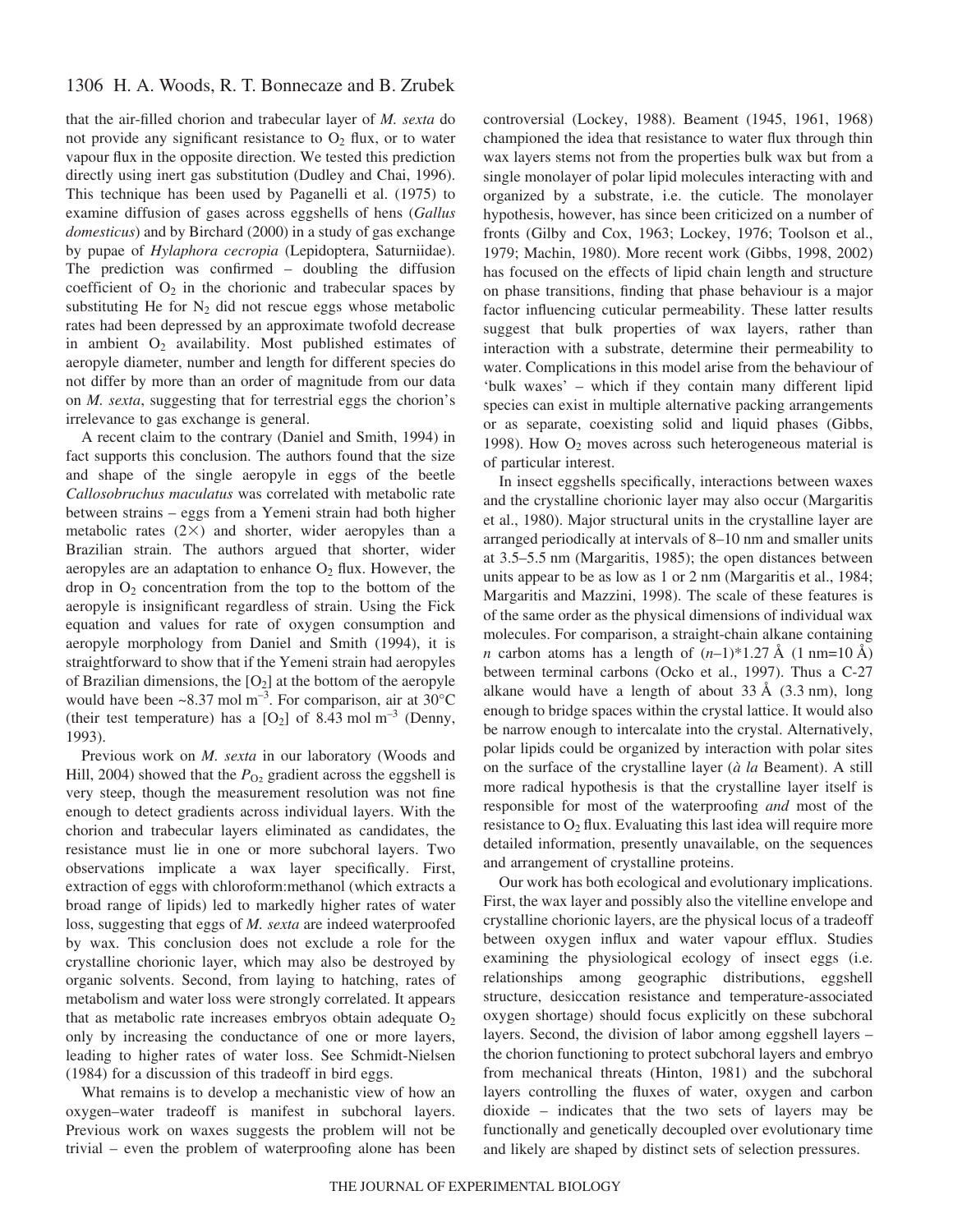We thank John Mendenhall, Michael Schmerling and the Texas Materials Institute (University of Texas at Austin) for SEM support and Dave Parichy for access to a compound light microscope. Two anonymous reviewers provided comments that substantially clarified the work. This work was supported by The University of Texas at Austin and a grant from the National Science Foundation to H.A.W. (IBN-0213087).

#### **References**

- **Alleyne, M., Chappell, M. A., Gelman, D. B. and Beckage, N. E.** (1997). Effects of parasitism by the braconid wasp *Cotesia congregata* on metabolic rate in host larvae of the tobacco hornworm *Manduca sexta*. *J. Insect Physiol.* **43**, 143-154.
- **Barbier, R. and Chauvin, G.** (1974). Ultrastructure et rôle des aéropyles et des enveloppes de l'oeuf de *Galleria mellonella*. *J. Insect Physiol*. **20**, 809- 820.
- **Barbier, R. and Chauvin, G.** (1977). Déterminisme de la transformation de l'enveloppe vitelline des oeufs de Lépidoptères. *Inter. J. Insect Morphol. Embryol*. **6**, 171-179.
- Battino, R., Rettich, T. R. and Tominaga, T. (1983). The solubility of oxygen and ozone in liquids. *J. Phys. Chem. Ref. Data*, **12**, 163-178.
- **Beament, J. W. L.** (1945). The cuticular lipoids of insects. *J. Exp. Biol.* **21**, 115-131.
- **Beament, J. W. L.** (1946). The waterproofing process in eggs of *Rhodnius prolixus* Stähl. *Proc. Roy. Soc. Lond. B* **133**, 407-418.
- **Beament, J. W. L.** (1961). The water relations of insect cuticle. *Biol. Rev.* **36**, 281-320.
- **Beament, J. W. L.** (1968). Lipid layers and membrane models. In *Insects and Physiology* (ed. J. W. L. Beament and J. E. Treherne). New York: American Elsevier Publishing Company.
- **Berger-Twelbeck, P., Hofmeister, P., Emmling, S. and Dorn, A.** (2003). Ovicide-induced serosa degeneration and its impact on embryonic development in *Manduca sexta* (Insecta: Lepidoptera). *Tissue Cell* **35**, 101- 112.
- **Biemont, J. C., Chauvin, G. and Hamon, C.** (1981). Ultrastructure and resistance to water loss in eggs of *Acanthoscelides obtectus* Say (Coleoptera: Bruchidae). *J. Insect Physiol.* **1981**, 667-679.
- **Birchard, G. F.** (2000). The effect of changing the gaseous diffusion coefficient on the mass loss pattern of *Hyalophora cecropia* pupae. *Physiol. Biochem. Zool.* **73**, 488-493.
- **Buckner, J. S., Nelson, D. R., Fatland, C., Hakk, H. and Pomonis, J. G.** (1984). Novel surface lipids of diapausing *Manduca sexta* pupae. *J. Biol. Chem.* **259**, 8461-8470.
- **Chauvin, G. and Barbier, R.** (1972). Perméabilité et ultrastructures des oeufs de deux Lépidoptères Tineidae: *Monopis rusticella* et *Trichophaga tapetzella*. *J. Insect Physiol*. **18**, 1447-1462.
- **Cruickshank, W. J.** (1972). Ultrastructural modifications in the follicle cells and egg membranes during development of flour moth oocytes. *J. Insect Physiol*. **18**, 485-498.
- **Cussler, E. L.** (1997). *Diffusion: Mass Transfer in Fluid Systems*, 2nd edn. Cambridge: Cambridge University Press.
- **Daniel, S. H. and Smith, R. H.** (1994). Functional anatomy of the egg pore in *Callosobruchus maculatus*: a trade-off between gas-exchange and protective functions? *Physiol. Entomol.* **19**, 30-38.

**Denny, M. W.** (1993). *Air and Water*. Princeton: Princeton University Press.

- **Donhowe, I. G. and Fennema, O.** (1993). Water vapor and oxygen permeability of wax films. *J. Am. Oil Chem. Soc.* **70**, 867-873.
- **Dorn, A., Bishoff, S. T. and Gilbert, L. I.** (1987). An incremental analysis of the embryonic development of the tobacco hornworm, *Manduca sexta*. *Inter. J. Invert. Reprod. Develop.* **11**, 137-158.
- **Dudley, R. and Chai, P.** (1996). Animal flight mechanics in physically variable gas mixtures. *J. Exp. Biol*. **199**, 1881-1885.
- **Fehrenbach, H.** (1995). Egg shells of Lepidoptera fine structure and phylogenetic implications. *Zoologischer Anzeiger* **234**, 19-41.
- **Fehrenbach, H.**, **Dittrich, V and Zissler, D.** (1987). Eggshell fine structure of three lepidopteran pests: *Cydia pomonella* (L.) (Torticidae), *Heliothis virescens* (Fabr.) and *Spodoptera littoralis* (Boisd.) (Noctuidae). *Inter. J. Insect Morphol. Embryol*. **16**, 201-219.
- Furneaux, P. J. S. and Mackay, A. L. (1972). Crystalline protein in the chorion of insect eggshells. *J. Ultrastruct. Res.* **38**, 343-359.
- **Gibbs, A. G.** (1998). Water-proofing properties of cuticular lipids. *Am. Zool.* **38**, 471-482.
- **Gibbs, A. G.** (2002). Lipid melting and cuticular permeability: new insights into an old problem. *J. Insect Physiol.* **48**, 391-400.
- Gilby, A. R. and Cox, M. E. (1963). The cuticular lipids of the cockroach *Periplaneta americana* (L.). *J. Insect Physiol*. **9**, 671-681.
- **Hartley, J. C.** (1971). The respiratory system of the egg-shell of *Homorocoryphus nitidulus vicinus* (Orthoptera, Tettigoniidae). *J. Exp. Biol*. **55**, 165-176.

**Hinton, H. E.** (1981). *Biology of Insect Eggs*, Vol. 1. Oxford: Pergamon Press.

- **Lamer, A. and Dorn, A.** (2001). The serosa of *Manduca sexta* (Insecta, Lepidoptera): ontogeny, secretory activity, structural changes and functional considerations. *Tissue Cell* **33**, 580-595.
- **Lockey, K. H.** (1976). Cuticular hydrocarbons of *Locusta*, *Schistocerca* and *Periplaneta* and their role in waterproofing. *Insect Biochem*. **6**, 457-472.
- **Lockey, K. H.** (1988). Lipids of the insect cuticle: origin, composition and function. *Comp. Biochem. Physiol. B* **89**, 595-645.
- **Machin, J.** (1980). Cuticle water relations: towards a new cuticle waterproofing model. In *Insect Biology in the Future: 'VBW 80'* (ed M. Locke and D. S. Smith), pp. 79-105. New York: Academic Press.
- **Margaritis, L. H.** (1985). Structure and physiology of the eggshell. In *Comprehensive Insect Physiology, Biochemistry and Pharmacology*, vol. 1 (ed. G. A. Kerkut and L. I. Gilbert), pp. 153-230. Oxford: Pergamon Press.
- **Margaritis, L. H., Hamodrakas, S. J., Arad, T. and Leonard, K. R.** (1984). Three-dimensional reconstruction of innermost chorion layer in *Drosophila melanogaster*. *Biol. Cell* **52**, 279-284.
- Margaritis, L. H., Kafatos, F. C. and Petri, W. H. (1980). The egg-shell of *Drosophila melanogaster*. Fine structure of the layers and regions of the wild-type egg-shell. *J. Cell Sci*. **43**, 1-35.
- **Margaritis, L. H. and Mazzini, M.** (1998). Structure of the egg. In *Microscopic Anatomy of the Invertebrates*, *Insecta*, vol. 11C (ed. F. W. Harrison, M. Locke), pp. 995-1037. New York: Wiley Liss.
- **Margaritis, L. H., Petri, W. H. and Wyman, A. R.** (1979). Structure and image analysis of a crystalline layer from Dipteran egg-shell. *Cell Biol. Int. Rep*. **3**, 61-67.
- **Nelson, D. R. and Sukkestad, D. R.** (1970). Normal and branched aliphatic hydrocarbons from the eggs of the tobacco hornworm. *Biochemistry* **9**, 4601-4611.
- Nelson, D. R. and Leopold, R. A. (2003). Composition of the surface hydrocarbons from the vitelline membranes of dipteran embryos. *Comp. Biochem. Physiol. B* **136**, 295-308.
- **Ocko, B. M., Wu, Z., Sirota, E. B., Sinha, S. K., Gang, O. and Deutsch, M.** (1997). Surface freezing in chain molecules: Normal alkanes. *Phys. Rev. E* **55**, 3164-3182.
- **Orfanidou, C. C., Hamodrakas, S. J., Margaritis, L. H., Galanopoulos, V. K., Dedieu, J. C. and Gulik-Krzywicki, T.** (1992). Fine structure of the chorion of *Manduca sexta* and *Sesamia nonagrioides* as revealed by scanning electron microscopy and freeze-fracturing. *Tissue Cell* **24**, 735- 744.
- Paganelli, C. V. (1980). The physics of gas exchange across the avian eggshell. *Am. Zool.* **20**, 329-338.
- **Paganelli, C. V., Ar, A., Rahn, H. and Wangensteen, O. D.** (1975). Diffusion in the gas phase: the effects of ambient pressure and gas composition. *Resp. Physiol.* **25**, 247-258.
- **Papanikolaou, A. M., Margaritis, L. H. and Hamodrakas, S. J.** (1986). Ultrastructural analysis of chorion formation in the silkmoth *Bombyx mori*. *Can. J. Zool.* **64**, 1158-1173.
- **Papassideri, I. S. and Margaritis, L. H.** (1996). The eggshell of *Drosophila melanogaster*: IX. Synthesis and morphogenesis of the innermost chorionic layer. *Tissue Cell* **28**, 401-409.
- **Papassideri, I., Margaritis, L. H. and Gulik-Krzywicki, T.** (1991). The eggshell of *Drosophila melanogaster* VI. Structural analysis of the wax layer in laid eggs. *Tissue Cell* **23**, 567-575.
- **Papassideri, I. S., Trougakos, I. P., Leonard, K. R. and Margartis, L. H.** (2003). Structure and biochemical analysis of the *Leptinotarsa decemlineata* (Coleoptera; Chrysomeloidea) crystalline chorionic layer. *J. Insect Physiol.* **49**, 377-384.
- **Rahn, H. and Ar, A.** (1974). The avian egg: incubation time and water loss. *Condor* **76**, 147-152.
- **Salkeld, E. H.** (1973). The chorionic architecture and shell structure of *Amathes c-nigrum* (Lepidoptera: Noctuidae). *Can. Entomol.* **105**, 1-10.
- **Schmidt-Nielsen, K.** (1984). *Scaling: Why is Animal Size So Important?* Cambridge: Cambridge University Press.
- **Schreuders, P. D., Kassis, J. N., Cole, K. W., Schneider, U., Mahowald, A.**